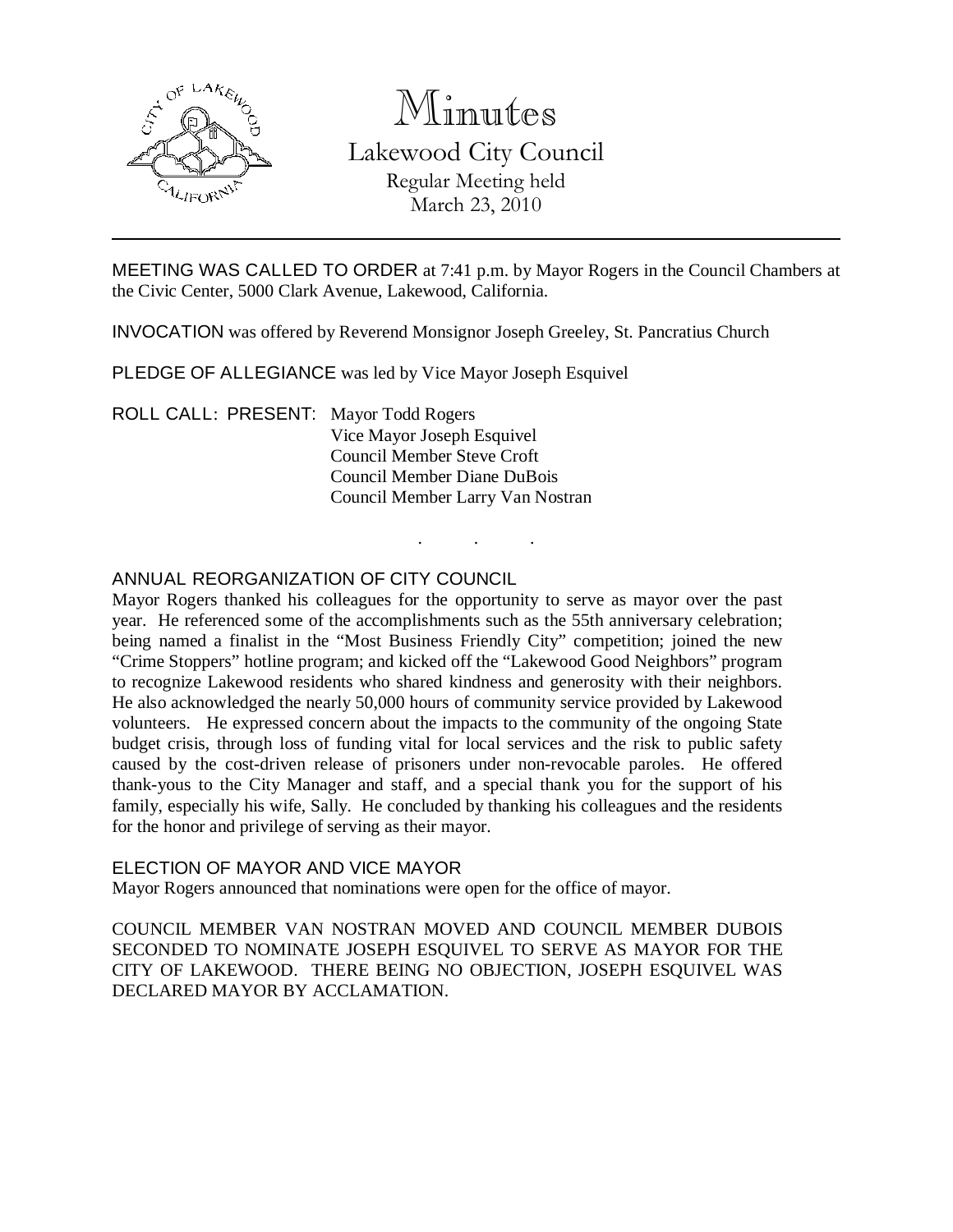City Council Minutes March 23, 2010 Page 2

## ANNUAL REORGANIZATION OF CITY COUNCIL - Continued

Mayor Esquivel expressed his confidence in the future of Lakewood. He stated that the City Council would continue to be united in the efforts to preserve neighborhoods and their quality of life. He thanked the dedicated personnel of the Lakewood Sheriff's Station for their outstanding work to make Lakewood safe, and the City staff for working hard to prevent further funding take-aways. He introduced his wife, Pat, and his family members present. He concluded by stating that he would work with his City Council colleagues to keep the community strong and build for the future.

COUNCIL MEMBER ROGERS MOVED AND COUNCIL MEMBER CROFT SECONDED TO NOMINATE LARRY VAN NOSTRAN TO SERVE AS VICE MAYOR. THERE BEING NO OBJECTION, LARRY VAN NOSTRAN WAS DECLARED VICE MAYOR BY ACCLAMATION.

. . .

### ROUTINE ITEMS:

COUNCIL MEMBER DUBOIS MOVED AND COUNCIL MEMBER CROFT SECONDED TO APPROVE ROUTINE ITEMS 1 THROUGH 6.

- RI-1 Approval of Minutes of the Meeting held March 9, 2010
- RI-2 Approval of Personnel Transactions
- RI-3 Approval of Registers of Demands
- RI-4 Approval of Meeting Reports and Authorizations Pursuant to AB1234
- RI-5 Approval of Report of Monthly Investment Transactions
- RI-6 Approval of Amended Expenditure Plan for Justice Assistance Grant Program Funding

UPON ROLL CALL VOTE, THE MOTION WAS APPROVED:

AYES: COUNCIL MEMBERS: Van Nostran, DuBois, Croft, Rogers and Esquivel NAYS: COUNCIL MEMBERS: None

### 2.1 • ADOPTION OF SIGNATURE RESOLUTIONS

City Attorney Steve Skolnik advised that all three resolutions could be considered and adopted with a single motion.

. . .

VICE MAYOR VAN NOSTRAN MOVED AND COUNCIL MEMBER DUBOIS SECONDED TO ADOPT RESOLUTION NOS. 2010-10 THROUGH 2010-12.